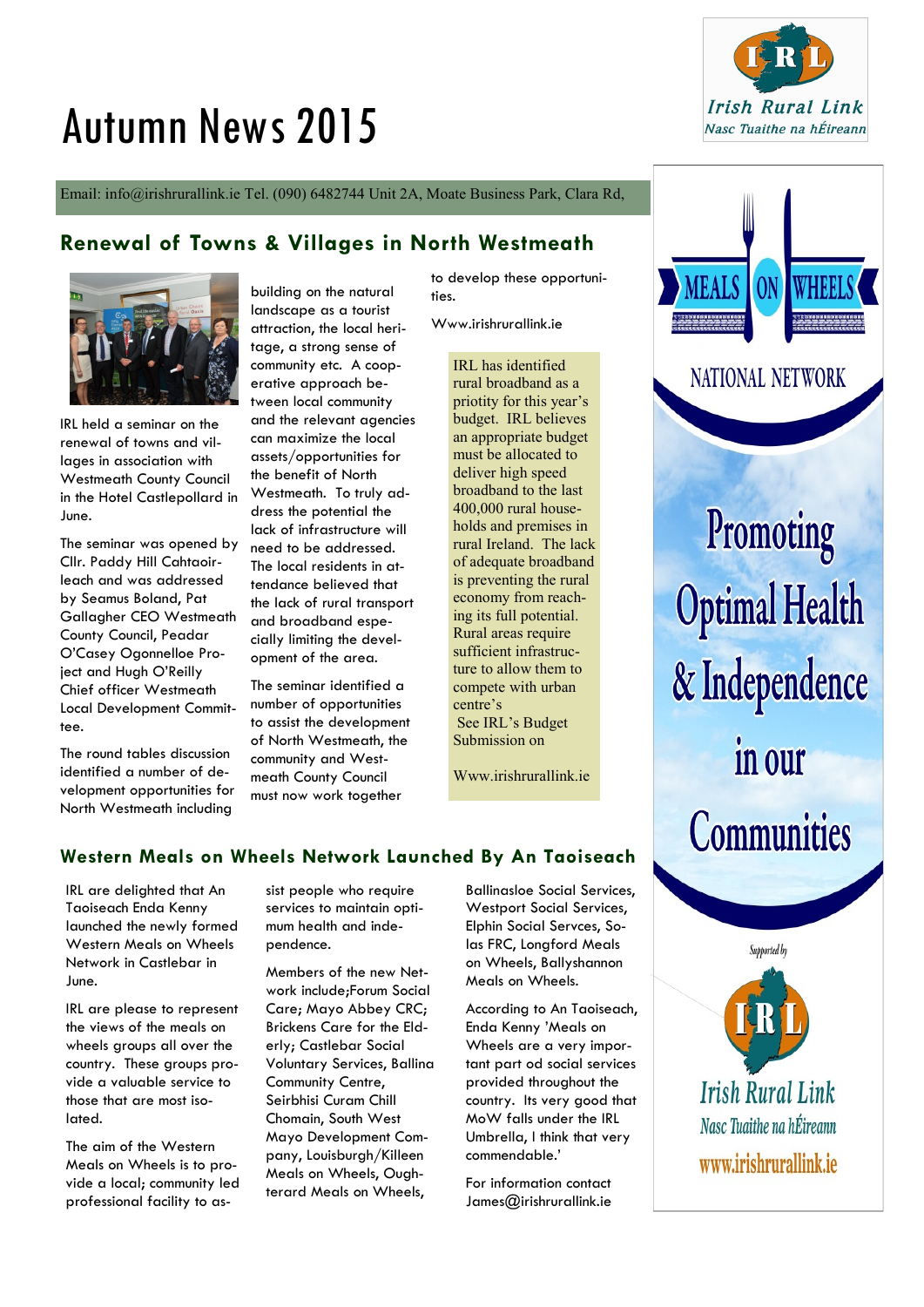

Seamus Boland IRL, Martina Gavin Forum Social Services, An Taoiseach Enda Kenny, Clare Purton Westport Social Services & PJ Nally Castlebar Social Services at the Launch of Western Meals on Wheels Network



**Autumn News 2015**

**Cllr Paddy Hill Cearthaoirleach Westmeath County Council addressing the Castlepollard Seminar Below Local TD Robert Troy with Donie Cassidy attend the Castlepollard Seminar**





# **Community Wetlands Forum**

#### **Community Wetlands Forum**

In late August, the Community Wetlands Forum met in Corlea Visitor Centre for the third Annual Barry Raftery Conference. The conference heard from a range of different speakers including forum members Chris Uys, Donal Mac An Bheatha and Seamus Boland. The Community Wetlands Forum would like to thank Wetlands Heritage Ireland for organising this interesting and informative event and look forward to next

year's conference.

In the upcoming months, the Community Wetlands Forum will be working with students from NUI Galway to investigate how communities can benefit from wetland sites while also being mindful of conservation. We look forward to hearing ideas from the students.

## **Noel Kinahan joins the IRL Team-**

Noel hails from Castlepollard, Co Westmeath, and will be working as a Policy Researcher and currently has responsibility for IRL's Funding for Rural Small Businesses.. Noel brings a wide skillset to his work thanks to his project management and business development work. Since moving from Dublin to Westmeath nearly 25 years ago he has enjoyed becoming involved in the local community .We welcome Noel to the IRL team.

IRL's meeting with the Savings Bank Foundation for International Cooperation (SBFIC)

Photo: Niclaus Nergmann (CEO SBFIC) and Dr. Juergen Engel (Eirope Project Manager) with Seamus Boland and Norl Kinahan during their recent visit to IRL.



#### **IRL's Benefit 4 Program has recommenced.**

We are offering Basic Computer Training FREE to over 65's At venues near you!

If you are interested in offering Computer training to your members or want to receive training contact: Chrissy@irishrurallink.ie

# **Meals On Wheels Invitation**

A Meals on Wheel Network has now been formed under the umbrella of Irish Rural Link to tackle the issues affecting the delivery of the service. Issues include cuts to funding, increasing bureaucracy, food labelling, employment schemes etc. Irish Rural Link are calling on Meals on Wheels organisations around the country to contact them if they are interested in becoming members of this network.

You can contact James Claffey IRL on 090 6482744 or email

[james@irishrurallink.ie](mailto:james@irishrurallink.ie) for more information



IRL Coordinated the Eircode Community Outreach Programme During April—July 2015 To assist the more vulnerable members of our society to understand the benefits and encourage uptake of EIRCODE in partnership with the Wheel.

Page 2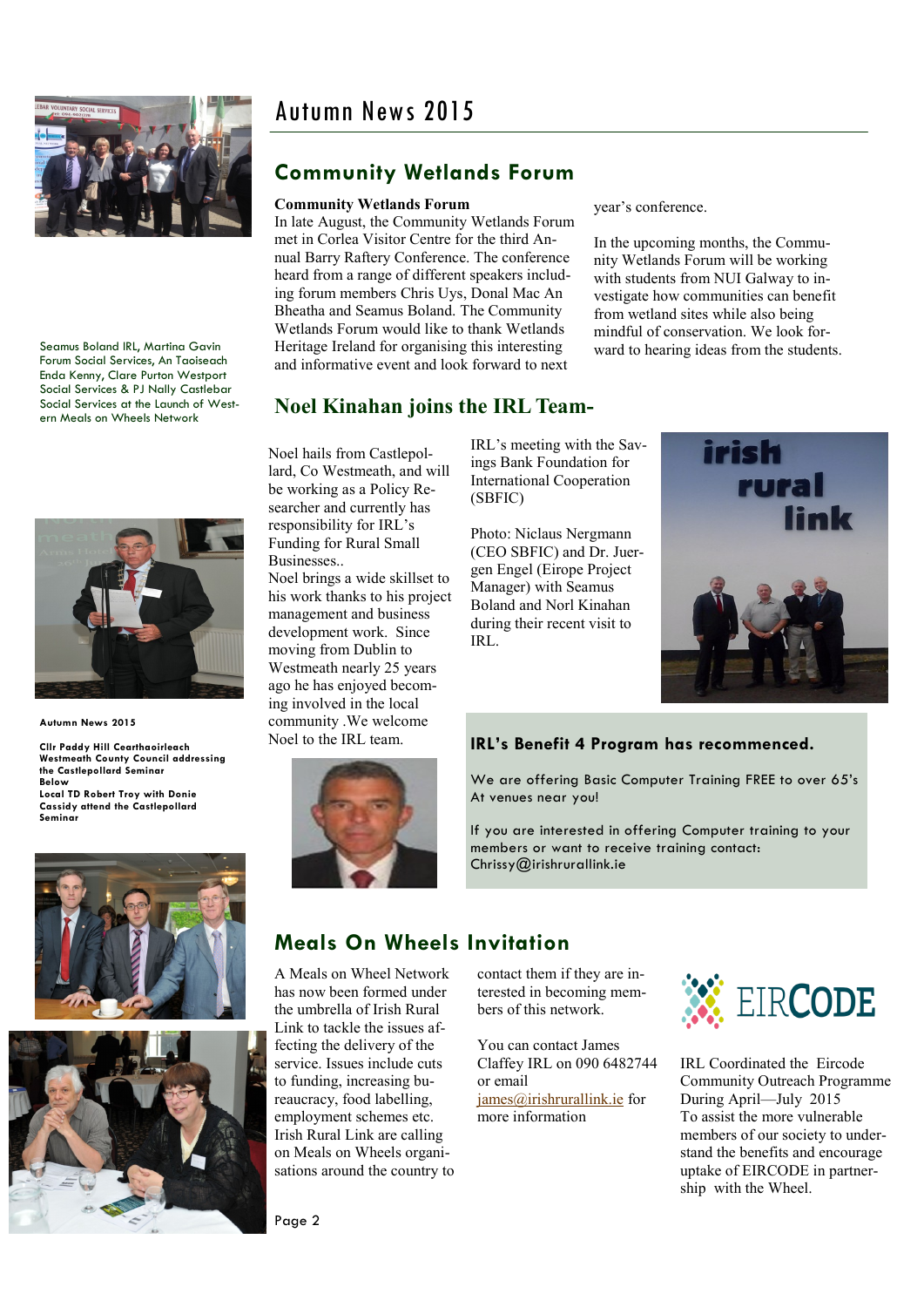# **IRL Budget Points 2015**

| <b>ISSUE</b>                                | <b>RECOMMENDATIONS</b>                                                                                                                                                                                                                                                                                                                                                      |
|---------------------------------------------|-----------------------------------------------------------------------------------------------------------------------------------------------------------------------------------------------------------------------------------------------------------------------------------------------------------------------------------------------------------------------------|
| <b>Rural Strategies</b>                     | The establishment of a cabinet committee to oversee rural re-<br>generation as outlines in the CEDRA report                                                                                                                                                                                                                                                                 |
| <b>Rural Income Protection</b>              | Maintain current levels of Social Welfare to those at the lowest<br>level of income in rural Ireland<br>Expand the Rural Social Scheme & Community Services<br>Scheme<br>Maintain current levels of Farm Assist                                                                                                                                                             |
| Education                                   | A full review of grant and other supports to students attending<br>second and third level education, with particular emphasis on<br>the cost for rural based students<br>A comprehensive analysis of affordability of school, particu-<br>larly for families who are on low wage employment<br>Cost benefit analysis approach to amalgamation of rural pri-<br>mary schools |
| <b>Rural Energy Poverty</b>                 | Develop an Energy Poverty Strategy & adopt proposals of the<br><b>Energy Poverty Coalition</b><br>Ring fence revenue from carbon tax to off set fuel poverty and<br>provide support for alternative fuels and heating systems                                                                                                                                               |
| Community led Renewable Energy Projects     | There is a need to offer financial support to community led<br>projects for the initial structural costs                                                                                                                                                                                                                                                                    |
| Rural Enterprise & Employment               | Support entrepreneurialism and diversity employment in rural<br>areas                                                                                                                                                                                                                                                                                                       |
| Local Public Banking                        | Develop an employment based training programme<br>A nationwide network of 8-10 local public banks which are<br>managed independently but with an identical business model<br>working under identical management principles                                                                                                                                                  |
| <b>Investment Policy</b>                    | Continue investment in Broadband infrastructure                                                                                                                                                                                                                                                                                                                             |
| Rural Development Programme                 | Develop microfinance for small or rural enterprises<br>Design environmental programmes which will protect the envi-<br>ronment and will also create jobs                                                                                                                                                                                                                    |
| Rain Water Harvest                          | Put in place rain water collection systems on every farm using<br>existing infrastructure. Financial support to farmers would be<br>designed under the new EU programmes for rural development                                                                                                                                                                              |
| <b>Regional Development</b>                 | Issue a new White Paper on rural development and undertake<br>to prioritise investment in rural community development<br>Implement the CEDRA Report<br>Activate and continue Gateway Innovation FUND<br>Engage with communities to tackle ghost estates                                                                                                                     |
| Small Towns / VIIIages                      | Launch a targeted stimulus programme aimed at regenerating<br>rural towns and villages                                                                                                                                                                                                                                                                                      |
| Service                                     | Establish a study of the feasibility of essential services to rural<br>areas using a cost benefit approach                                                                                                                                                                                                                                                                  |
| Septic Tank Grants                          | Expand the grant system. Raise the level of grants                                                                                                                                                                                                                                                                                                                          |
| Benefit 4 Basic Computer Training Programme | The decision to cut funding to the Benefit 4 programme should<br>be reversed immediately as this programme provides essential<br>training to those marginalised in the new digital age.                                                                                                                                                                                     |